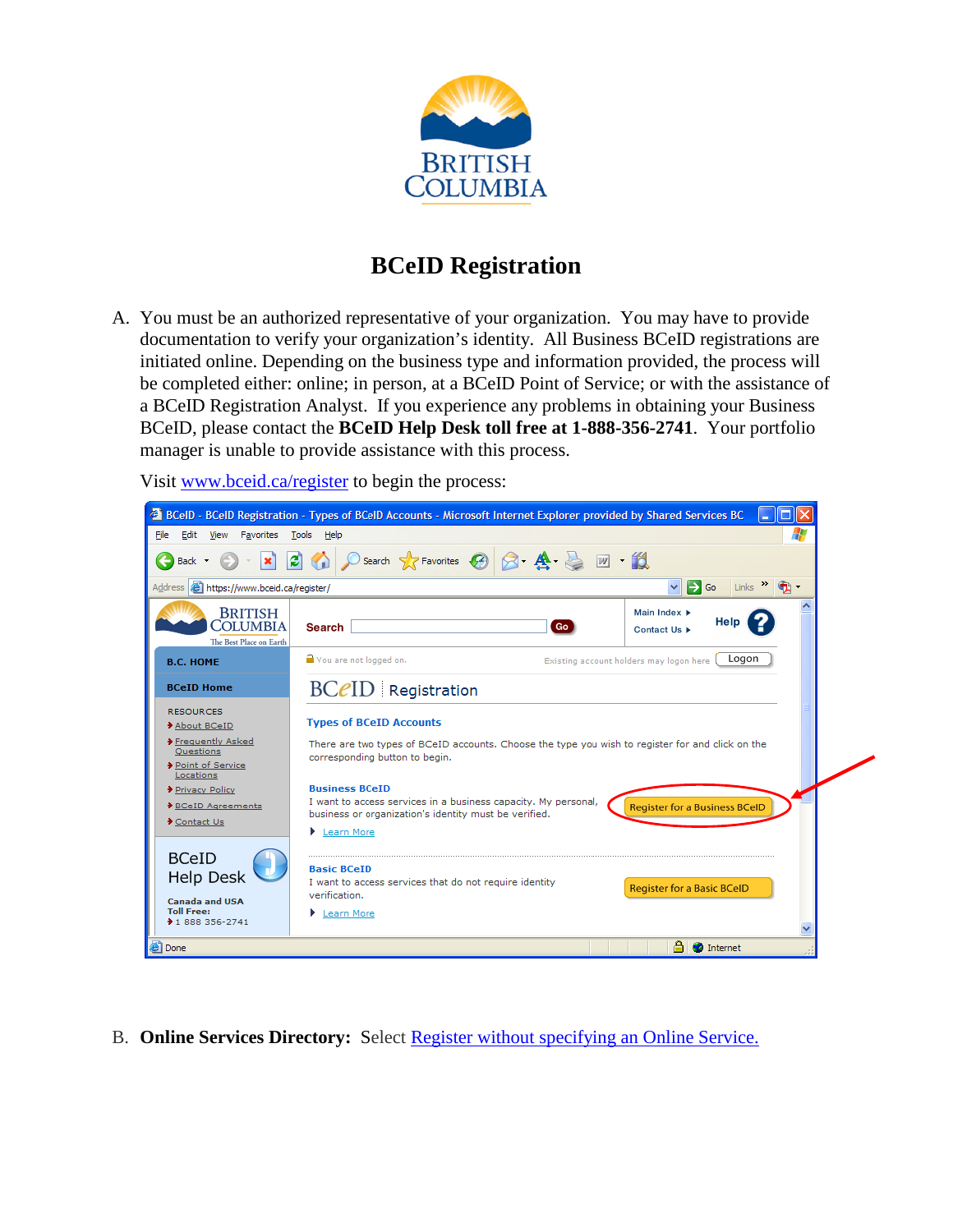

C. **Business BCeID Registration:** Follow steps 1 to 4



If you have trouble obtaining a BCeID account while using [www.bceid.ca,](http://www.bceid.ca/) you can select the contact us link and contact the BCeID service staff for assistance. Your portfolio manager is unable to provide assistance with this process.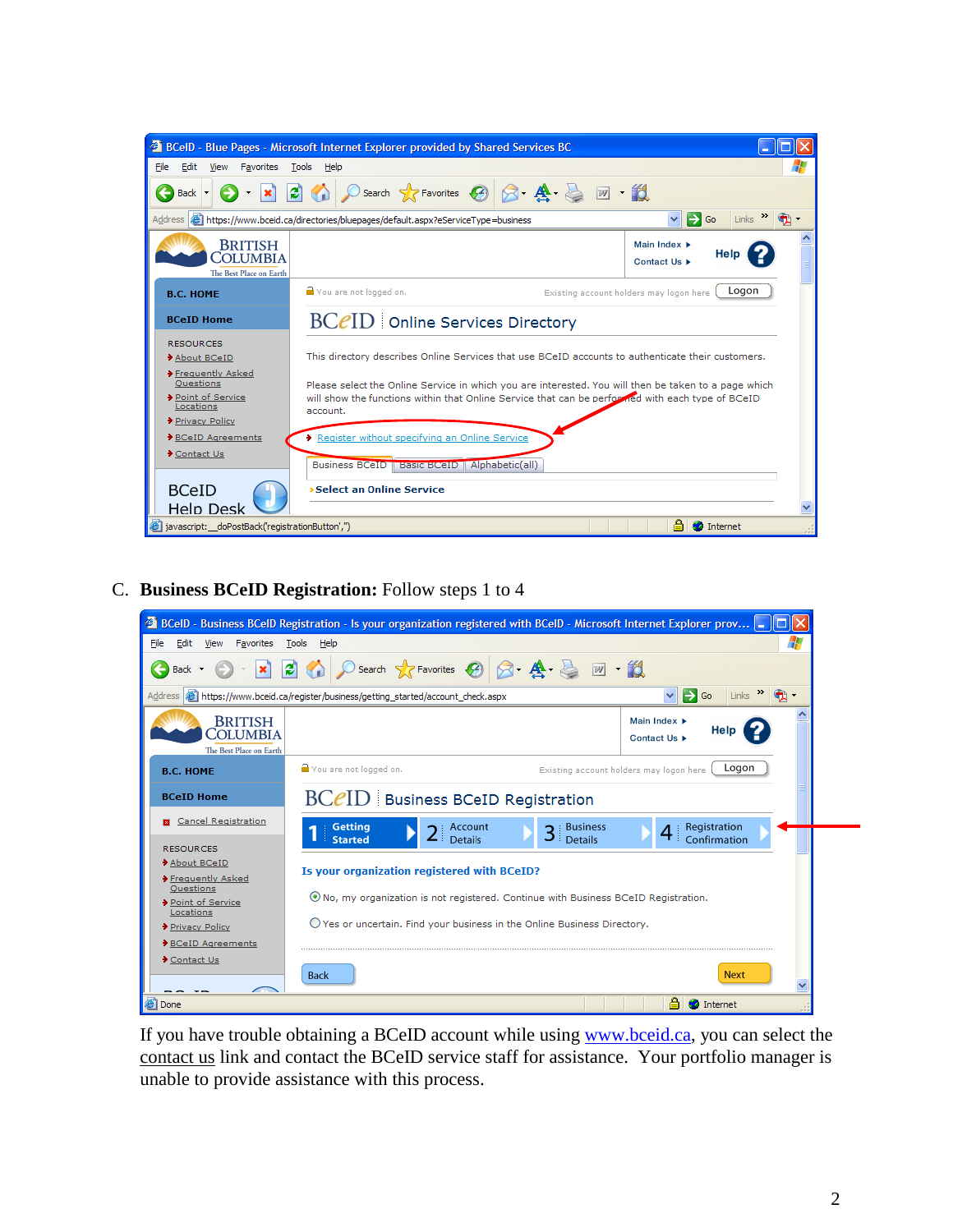# **Notes:**

# **If you are a VCC or EVCC, please use the VCC/EVCC corporate information. If you an EBC or ESOP, please use the 'eligible business' information.**

## **If you already have a BCeID registration you do not need to re-register.**

# **BC Corporation Registration Details**

BC Corporations are companies that are incorporated in BC according to the provisions of the Business Corporations Act and are registered with the B.C. Corporate Registry. When a company is incorporated, it acquires all of the powers of an individual, as well as an independent existence - separate and distinct from its shareholders - and an unlimited life expectancy. In other words, the act of incorporation gives life to a legal entity known as the corporation, commonly referred to as a "company." A company can acquire assets, go into debt, enter into contracts, sue or be sued.

BC Corporations must have the corporate designation "Limited", "Limitee", "Incorporated", "Incorporee", "Corporation" or "Unlimited Liability Company" as the last word in the name. Abbreviations of these words (e.g. "Ltd.", "Ltee.", "Inc.", "Corp." or "ULC") are acceptable.

You will register as a BC Corporation if you're attempting to register a limited or incorporated company.

There are a number of ways in which a BC Corporation can complete a BCeID registration. For more information on the specific registration process, select the option below that best describes your situation:

### **I have my incorporation number and company password or access code.**

Registration Method: Your BCeID registration will be completed online.

Required Information:

Your company's incorporation number. This number is assigned by the BC Corporate Registry at the time of incorporation and is located at the top right hand corner of the Certificate of Incorporation, Amalgamation, Continuation or Change of Name documents.

Company access code or password. If you have set up a company password through the Corporate Online website, you can use it in the BCeID registration process. Otherwise, you can enter your access code which is located in Box C on the Annual Report reminder.

Details: